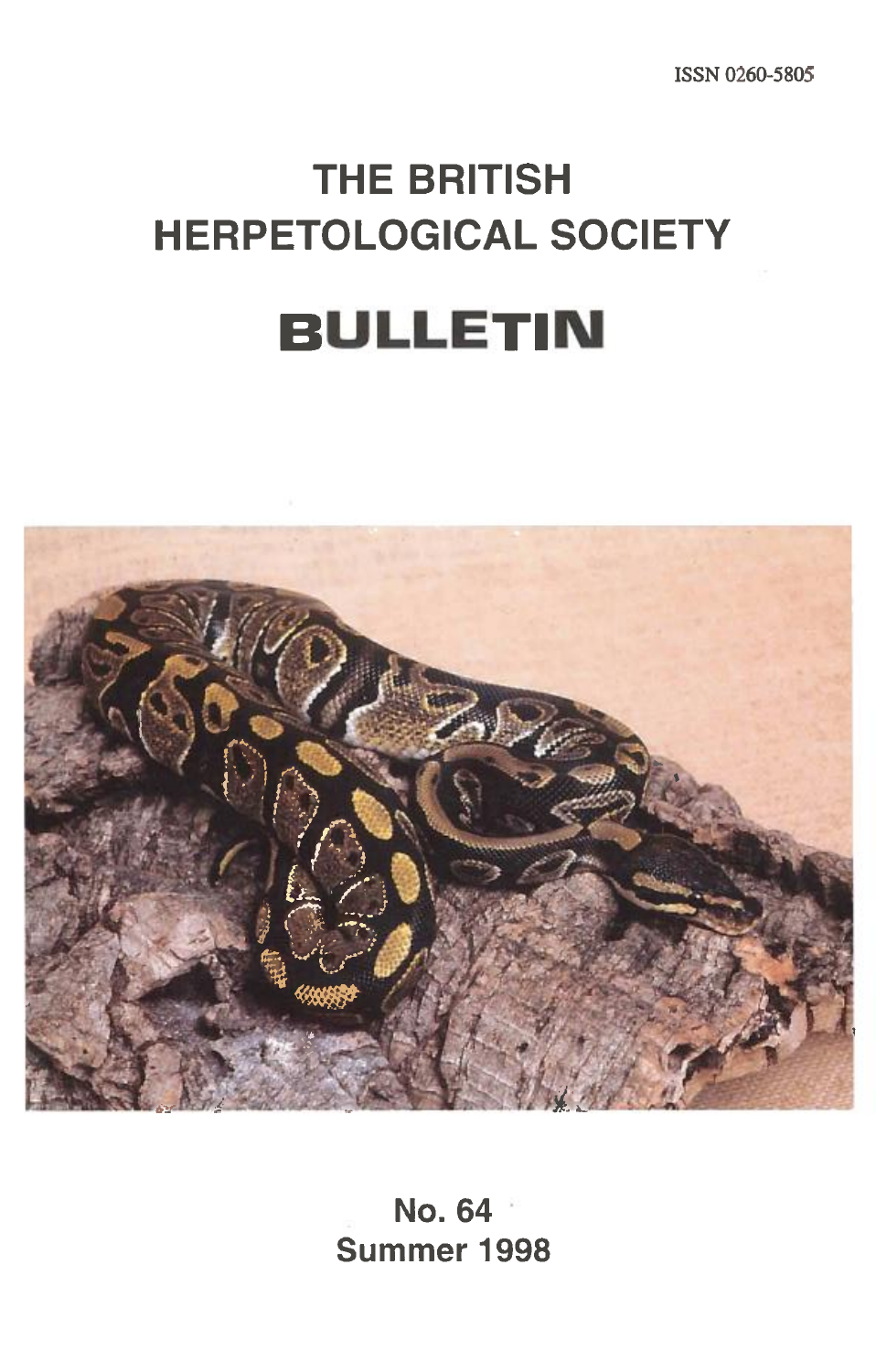# **CAPTIVE BREEDING AND MAINTENANCE OF THE ROYAL PYTHON** *(PYTHON REGIUS)*

# ANDY MARTIN

## *The Stables, Wood of Arbeadie, Banchory, Kincardineshire AB31 4EP*

## **INTRODUCTION**

The author has observed and recorded this species of python in the wild (1981-1983) and has maintained and bred this python in captivity since 1988. It is the aim of this article to provide guidance on maintenance and captive breeding and to actively encourage interested keepers to breed this extremely rewarding species.

The Royal Python is seasonally one of the most readily available pythons in the U.K. These beautiful and attractively marked animals are arguably one of the best python species to keep in captivity when purchased as a neonate. They are widely distributed in West Africa, from Senegal to Sierra Leone, the Ivory Coast, Ghana, Benin, Togo and parts of Central Africa; also in the grassland provinces of Southern Sudan. Almost all Royal Pythons sold in this country will have been imported from Ghana. In the wild, the Royal Python is a terrestrial species inhabiting open forests or savannah grasslands, with few trees and rocky outcrops or kopjes. Currently, the majority of imports will be captive fanned from Ghana. This means that adult gravid females are collected from the wild, their eggs are hatched and the hatchlings exported. The females are either returned to the wild, not necessarily to their original locality, or sold for the cooking pot. Although this is an improvement on the previous practice of exporting gravid females, it is still far from satisfactory as restocking does not occur. These snakes are one of the most highly exploited species of python; not only for the pet trade, but as a source of food and leather. They do not have a high rate of reproduction, when compared to other python species, with egg clutch sizes being small and wild adults only breeding every two or three years.

## **CAPTIVE ENVIRONMENT**

Adult animals are housed in glass fronted, wooden vivariums that are fully internally sealed. Modern alternatives are fibreglass/GRP and moulded polyethylene and are probably the most hygienic. The author does not subscribe to housing adult Royal Pythons in plastic boxes. Vivarium size is 1.0m long by 0.6m wide by 0.45m high. Heating is provided by a 0.6m tubular heater, rated at 60w per 0.3m, covered by a protective guard that also acts as a basking spot. A pulse proportional thermostat controls the temperature and gradient. As this is a nocturnal species, which does not normally bask in direct sunlight, lighting is by room light only. Vivarium substrate is provided by newspaper for ease of cleaning; a hardwood chip such as beech would be equally suitable although more time consuming. Background humidity is maintained at between 50%-65%, except during the breeding season. As these animals are tropical, the author believes it important to match as closely as possible the temperature gradient present in the country of origin. These animals are therefore maintained with an ambient daytime temperature gradient of 82F-92F (28C-33C), and a night-time temperature gradient of 78F-88F (26C-31C), which falls within Ghana's mean annual temperature range. This is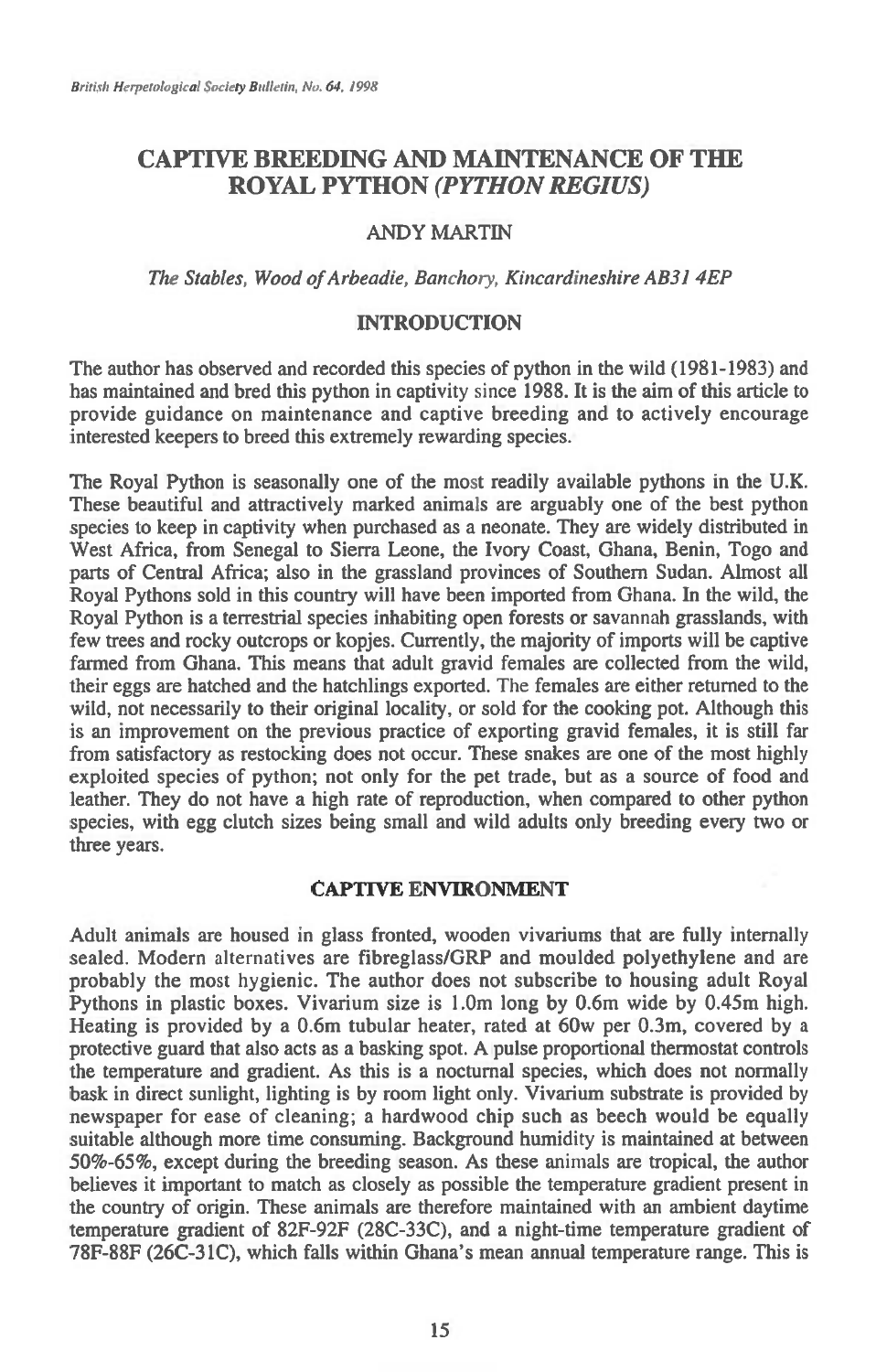

**Plate 1: Hatching baby Royal Python with eggs** 



Plate 2: A pair of newly-hatched Royal Pythons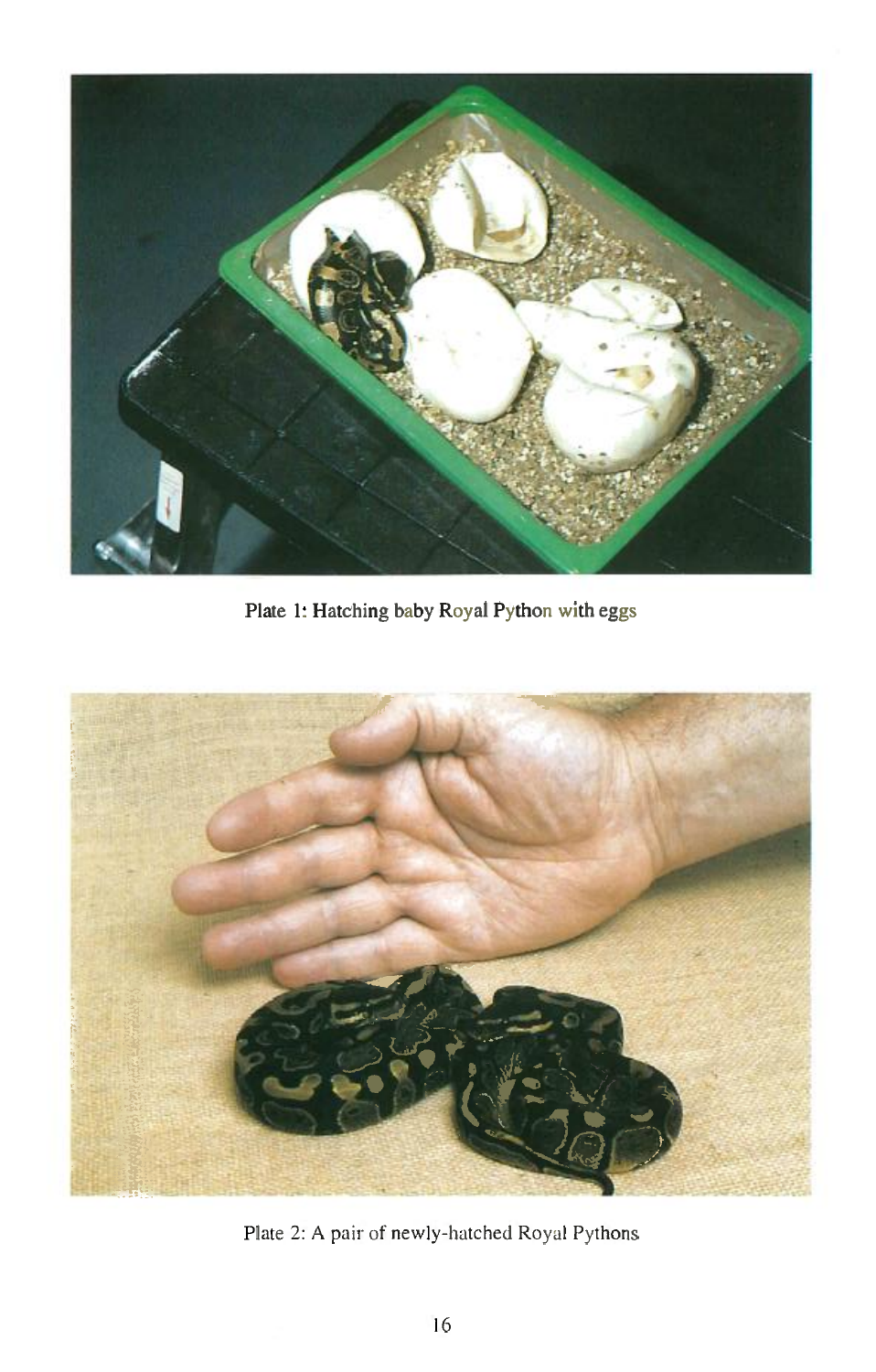achieved by placing the heat source at one end and to the rear of the vivarium. The thermostat control sensor is placed at the opposite end at the front of the vivarium, where the minimum required temperature is set. Daytime/night-time temperature drop is also controlled by thermostat settings. Upturned flower pots or plastic trays with an opening cut out are provided as hides for security. These are also easy to keep clean and free from bacteria. Each vivarium houses two adult females except during the breeding season when males are introduced.

#### **HUSBANDRY**

Royal Pythons have definite periods during the year when they will feed well, other periods when they can appear to be fussy, and a fasting period during the breeding season. As a general rule the author offers food every seven days, subject to ecdysis. Food items for adult royals will be mainly rats, but occasionally adult mice may be preferred. Gerbils as a food source are avoided, as Royal Pythons are difficult to wean off gerbils once tasted. Depending on the animal to be fed, food will either be laid in the cage in front of the snake or offered with tongs. Whenever possible, defrosted food items are offered. The animals are handled regularly, usually at cleaning times or for inspection, but never within three days of a feed except in an emergency. Royal Pythons quickly become used to respectful handling and appear not to be stressed by the experience. A large, flat-bottomed ceramic bowl is used to provide fresh water for drinking and bathing. These pythons can often be seen sitting submerged in their water bowl just prior to ecdysis. Faeces are removed as soon as possible and the area disinfected to avoid fungal or bacterial growths. All vivariums and their contents are thoroughly cleaned on a regular basis with `Trigene', an antibacterial, antiviral cleaner available from vets. A  $10\%$  solution of household bleach such as 'Domestos' provides similar protection but without the detergent cleaning properties.

## **BREEDING**

Between the months of March and November the vivariums house either two females or two males. The conditions provided create a mean annual temperature range (as previously discussed) during the course of the year and thus the animals are at liberty to select their optimum temperature requirement at all times. The author's experience with breeding these snakes has established that NO COOLING outside this range is necessary. The size and condition of the adult snakes is considered extremely important. In this collection the females were not less than I.25m in length and 1.45kg in weight; the males averaged 1.0m in length and weighed between 0.75-0.9kg. Observation indicates that weight is of crucial importance to good fecundity in females. Males should be in good condition but not overweight. In the wild, sexual maturity probably occurs at about four years old and is related to size. In captivity, due to more regular feeding and the absence of a parasite burden, sexual maturity occurs at about three years of age. In early December one male is introduced to each pair of females (however it is possible to put one male in with up to five females in a larger vivarium) and the vivarium sprayed with tepid water to increase the humidity above 85%. In almost all cases mating occurs spontaneously. On the rare occasions when a male has appeared uninterested, the introduction of a second male has induced combat which takes the form of wrestling, where one male tries to force the other to the ground in a show of dominance. The author has never observed agonistic behaviour between the male Royal Pythons, however the wrestling match invariably induces immediate copulation by the original male. The males are removed during the first two weeks of February and typically a mid-body swelling in the females has been noted twenty to thirty days after the last copulation. The mid-body swelling is the result of the ova being pushed forward in the body cavity to the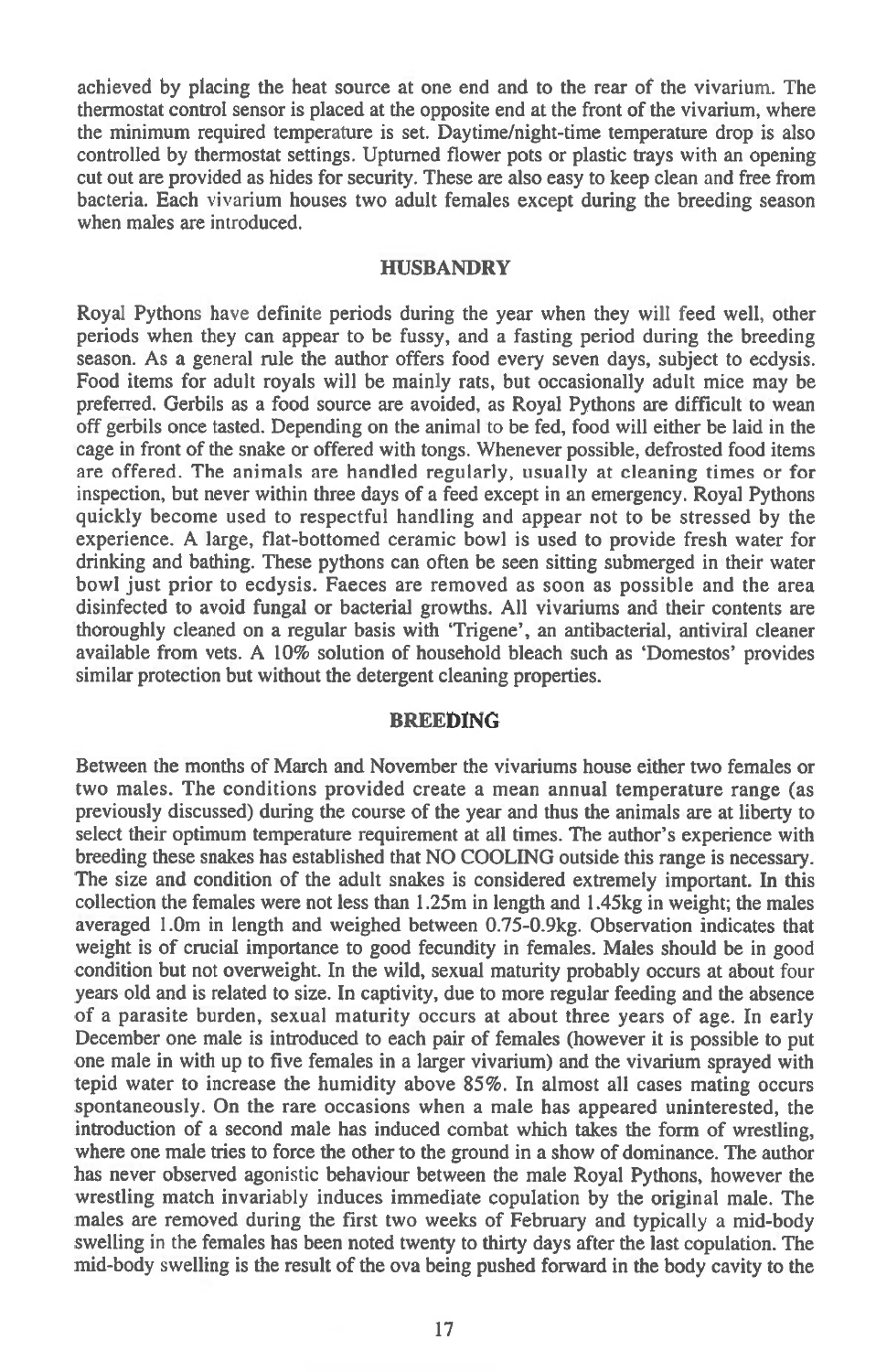opening of both oviducts, which are approximately halfway along the Royal Pythons' body length. Immediately following ovulation and the mid-body swelling, the ova are taken into the oviduct, thus passing back down the body, at which point the mid-body swelling diminishes as the ova are positioned along the full length of the oviducts where they develop shells. At this point the Royal Python resumes its more normal proportions. (Barker and Barker 1994). The mid-body swelling lasts a relatively short time of approximately forty-eight hours. Once ovulation occurred, all the females in the author's collection stopped feeding and no further food was offered until after egg laying. Barker and Barker state that twenty days after ovulation female Royal Pythons begin an ecdysis cycle and that eggs are laid twenty four to thirty four days after ecdysis. The author has noted a wider variation, in that twenty-five days after ovulation the ecdysis cycle occurs and oviposition anywhere from twenty five to thirty eight days. Six clutches of varying size were produced (see Table 1).

| Clutch<br><b>Size</b> | Egg Length<br>(mm) | Egg Width<br>(mm) | Egg Weight<br>(gm) | Incubation<br>Temp(F) | Days to<br>first pip | Days to<br>emergence | Comments        |
|-----------------------|--------------------|-------------------|--------------------|-----------------------|----------------------|----------------------|-----------------|
| 5                     | $72 - 85$          | $50 - 52$         | $71 - 84$          | 89.5-90.5             | 61                   | 66                   | 100% Hatch      |
| 6                     | $70 - 85$          | $49 - 56$         | 78-87              | 89.5-90.5             | 58                   | 64                   | 100% Hatch      |
| 6                     | $70 - 83$          | $50 - 54$         | 74-84              | 89.5-90.5             | 58                   | 63                   | 100% Hatch      |
| 8                     | 69-81              | $45 - 50$         | $71 - 80$          | 89.5-90.5             | 60                   | 66                   | I dead in shell |
| 6                     | 70-86              | $51 - 57$         | 75-88              | 89.5-90.5             | 57                   | 61                   | 100% Hatch      |
| 9                     | 70-81              | 45-50             | 69-80              | 89.5-90.5             | 60                   | 66                   | 100% Hatch      |

**Table 1** 

In all cases, egg laying has occurred between 10 April and 25 April. Eggs were deposited on the vivarium floor substrate. As it is extremely difficult to maintain 100% humidity within the vivarium it was decided to remove all eggs from the females and incubate artificially. This also has the additional benefit of allowing an earlier return to feeding for the females. It is important that females are allowed to rest and therefore breeding is only attempted every second year which closely matches their natural breeding cycle.

#### **INCUBATION**

The eggs were removed immediately and placed on moist vermiculite (coarse or fine grain) in seed propagators of dimensions 35cm by 20cm with a domed see-through plastic top. This allows the maintenance of 100% humidity with good air circulation. External digital temperature probes were placed at the centre of the eggs in each propagator. The author has acquired two water jacket, oven type observation incubators, with internal glass doors. The propagators were placed in the incubator and the incubator set such that the egg temperature remained between 89.5-90.5F throughout the incubation period. Background room, and each propagator temperature was measured three times daily throughout the period. It was occasionally necessary during the first two weeks to spray the eggs, as several were observed to have indented. A fine tepid mist spray was used directly on the eggs, which then reflated within twenty-four hours. The eggs hatched as detailed in Table 1 with only one dead in shell from six clutches totalling forty eggs.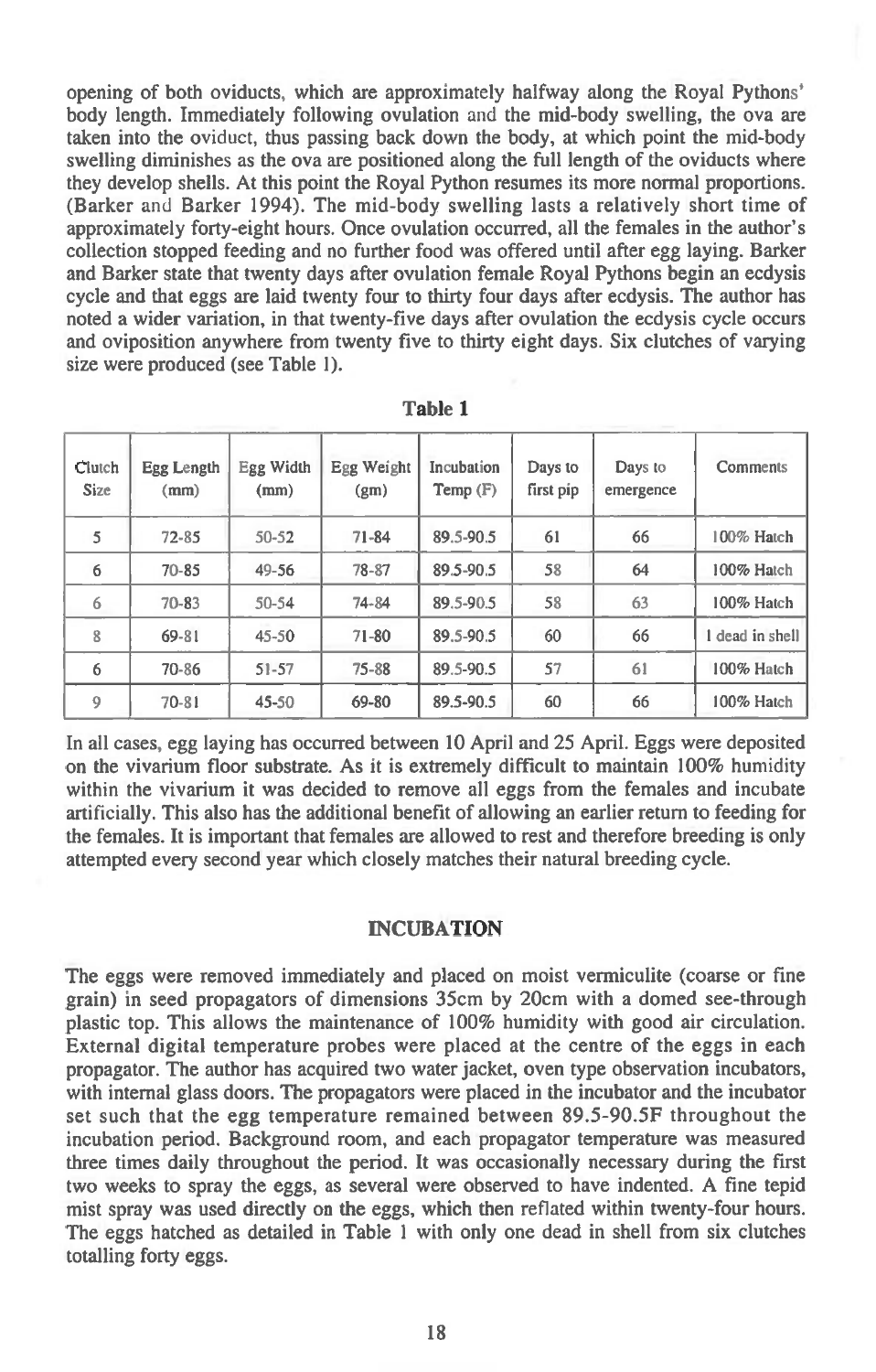## **REARING NEONATES**

**As each neonate Royal Python emerged from its egg, it was immediately removed and placed on moist tissue in an opaque plastic box of dimensions 40cm by 20cm. The moist tissue allowed maintenance of high humidity up to the first ecdysis, which occurred between nine and fifteen days after hatching. Food was offered two days after ecdysis in the form of medium sized mice, 25-30gms, or equivalent rat pup. In all cases the neonates fed within twenty-one days of first ecdysis. No assisted feeding was attempted nor deemed necessary, as it is the author's opinion that assisted or forced feeding interferes with natural selection. All thirty-nine hatchlings continued to feed vigorously and a group of 3.8 neonates was retained as an unrelated first generation captive bred group for future breeding.** 

#### **DISCUSSION**

**The Royal Python is normally a very docile species, popular with keepers due to its attractive markings and easy to manage size. Despite notable successes in breeding this species over the last few years in the U.K., there are still insufficient Royal Pythons bred in captivity. Vast numbers are still imported from the wild which must be a significant drain on the species as there is currently no re-stocking programme in place.** 

**There still appears to be a perception that this is an awkward species with regard to its care and breeding in captivity (Mattison, 1982). The author feels that this perception is based largely on the fact that until recently, the majority of imported animals were adults. These animals suffered badly from stress, were difficult to feed and many died as a result. Despite this, many keepers now have animals that have been reared from neonate and given that the right conditions are emulated, should be actively encouraged to attempt breeding.** 

**Many authors in writing about breeding this species have insisted that some form of cooling is necessary for fertile and successful breeding. (de Vosjoli, Klingenberg, Barker and Barker, 1994; Ross, 1990 and Wareham, 1990). It is the author's view that cooling outside this species' normal temperature range creates a stress induced mating response that is abnormal and can cause long term health problems. This is entirely unnecessary and provided that animals are given a reasonable temperature gradient within the vivarium, increased humidity is sufficient to induce spontaneous mating activity in almost all cases.** 

**The condition of the females prior to breeding is crucial, as they must have sufficient follicular mass in order to ovulate successfully. Dependent upon vivarium type, it is likely that in most cases, artificial incubation will be more successful in producing a high hatch rate. The author believes that annual breeding should not be attempted with this species. It does not follow their natural pattern and over time is likely to reduce breeding success rate and shorten the animals' life.** 

**Much of the literature available indicates that it is incorrect to spray directly on eggs during the course of incubation. This has proved unfounded not only with this species but all other python species where successful breeding has occurred. Provided that the water temperature of the mist is around 32C it has no detrimental effect on the eggs; in fact it rehydrates them more quickly and naturally than relying on air humidity.**